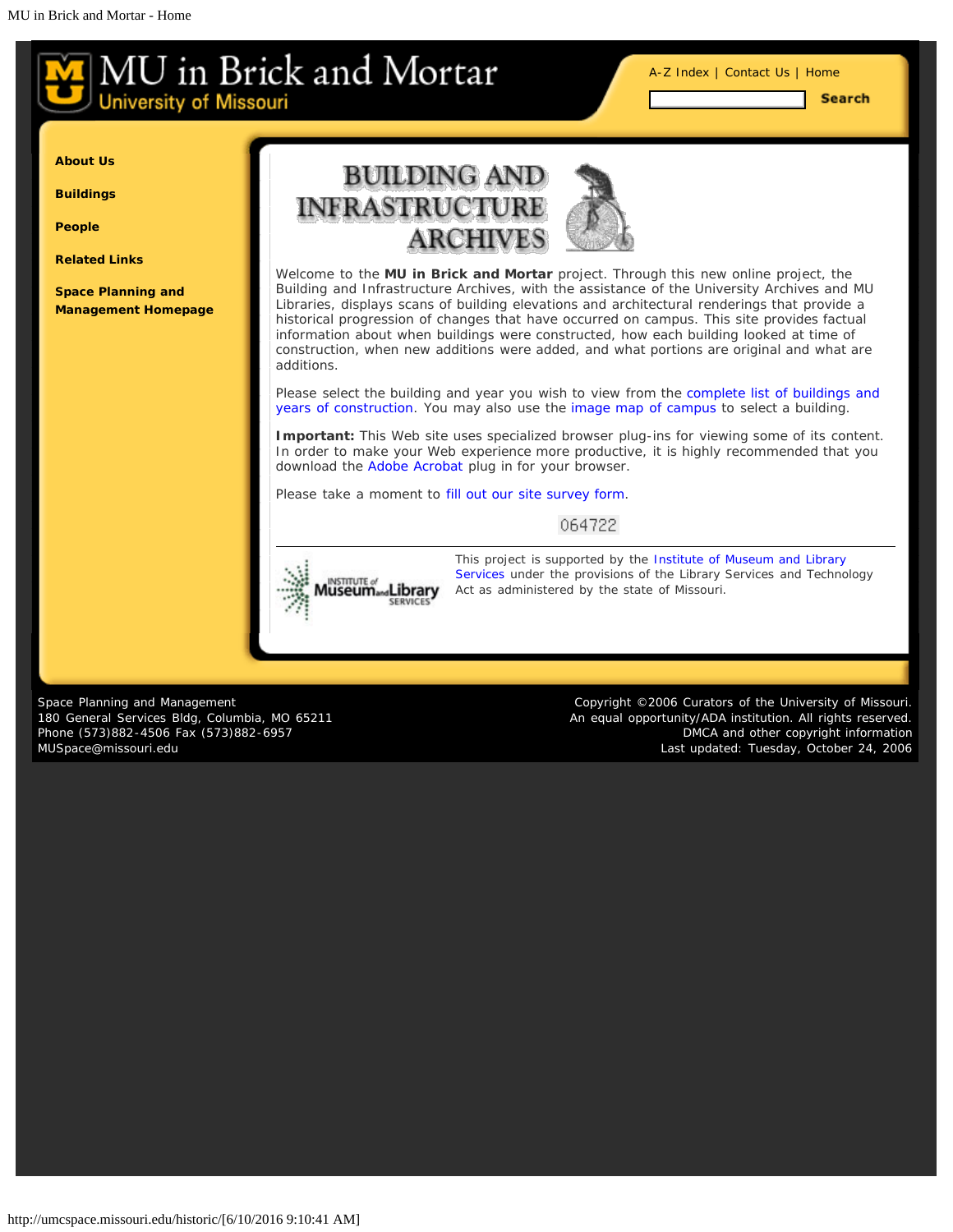<span id="page-1-0"></span>**University of Missouri** 

[A-Z Index](#page-1-0) | [Contact Us](#page-2-0) | [Home](#page-0-0)

Search

**[About Us](#page-1-0)**

**[Buildings](#page-1-0)**

**[People](#page-1-0)**

**[Related Links](#page-18-0)**

**[Space Planning and](http://www.cf.missouri.edu/spm) [Management Homepage](http://www.cf.missouri.edu/spm)**

# **A - Z Index**

[About MU in Brick and Mortar](#page-3-0) [Acknowledgements](#page-8-0)

[B&I Archives](#page-5-0) [Building List](#page-9-0) [Building Search](http://umcspace.missouri.edu/historic/search/buildings.htm)

[Contact Us](#page-2-0) **[Contributors](#page-18-0)** [Current Staff](#page-15-0)

[Designing the Exhibit](#page-6-0) **[Digitizing](#page-6-0)** 

[Field Research](#page-5-0) [Former Staff](#page-16-0)

[Historical Significance](#page-4-0)

[Image Editing](#page-6-0) [Image Specifications](#page-6-0) [Indexing the Collection](#page-6-0)

[Links](#page-18-0)

[Map](#page-12-0) [Miscellaneous Links](#page-18-0) [Mission Statement](#page-3-0)

[Project Partners](#page-18-0)

[Research Methods](#page-5-0)

**[Scanning](#page-6-0)** [Selection Criteria](#page-4-0) [Site Search](http://umcspace.missouri.edu/historic/search/site.htm) **[Staff](#page-15-0)** 

[Technical Information](#page-6-0)

[University Archives](#page-5-0)



*[T](http://www.imls.gov/)his project is supported by the [Institute of Museum and Library](http://www.imls.gov/) [Services](http://www.imls.gov/) under the provisions of the Library Services and Technology Act as administered by the state of Missouri.*

Space Planning and Management 180 General Services Bldg, Columbia, MO 65211 Phone (573)882-4506 Fax (573)882-6957 [MUSpace@missouri.edu](mailto:MUSpace@missouri.edu)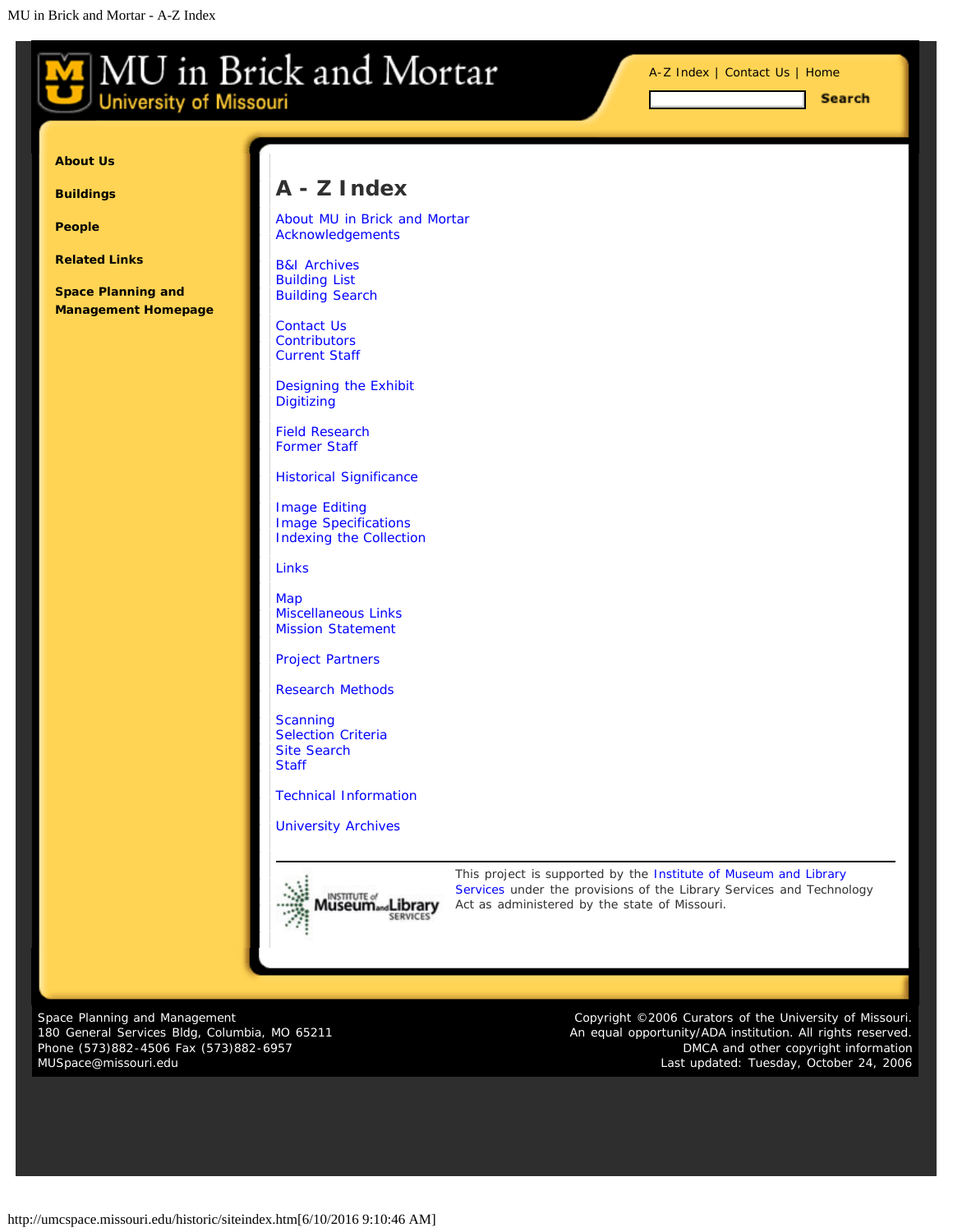<span id="page-2-0"></span>**University of Missouri** 

[A-Z Index](#page-1-0) | [Contact Us](#page-2-0) | [Home](#page-0-0)

Search

#### **[About Us](#page-2-0)**

**[Buildings](#page-2-0)**

#### **[People](#page-2-0)**

**[Contact](#page-2-0)** [Current Staff](#page-15-0) [Staff Alumni](#page-16-0) [Acknowledgements](#page-8-0)

**[Related Links](#page-18-0)**

**[Space Planning and](http://www.cf.missouri.edu/spm) [Management Homepage](http://www.cf.missouri.edu/spm)**

## **Contact Us**

Please send all questions or comments about the website to [muspace@missouri.edu](mailto:muspace@missouri.edu?subject=Question%20About%20MU%20in%20Brick%20and%20Mortar). Or you can contact us directly at:

#### **Space Planning and Management**

180 General Services Building Columbia, MO 65211 Tel: (573) 882-4506 Fax: (573) 882-6957

If you know which staff member you would like to contact, you can find their contact information in our [Staff Directory.](#page-15-0)



*This project is supported by the [Institute of Museum and Library](http://www.imls.gov/) [Services](http://www.imls.gov/) under the provisions of the Library Services and Technology [A](http://www.imls.gov/)ct as administered by the state of Missouri.*

Space Planning and Management 180 General Services Bldg, Columbia, MO 65211 Phone (573)882-4506 Fax (573)882-6957 [MUSpace@missouri.edu](mailto:MUSpace@missouri.edu)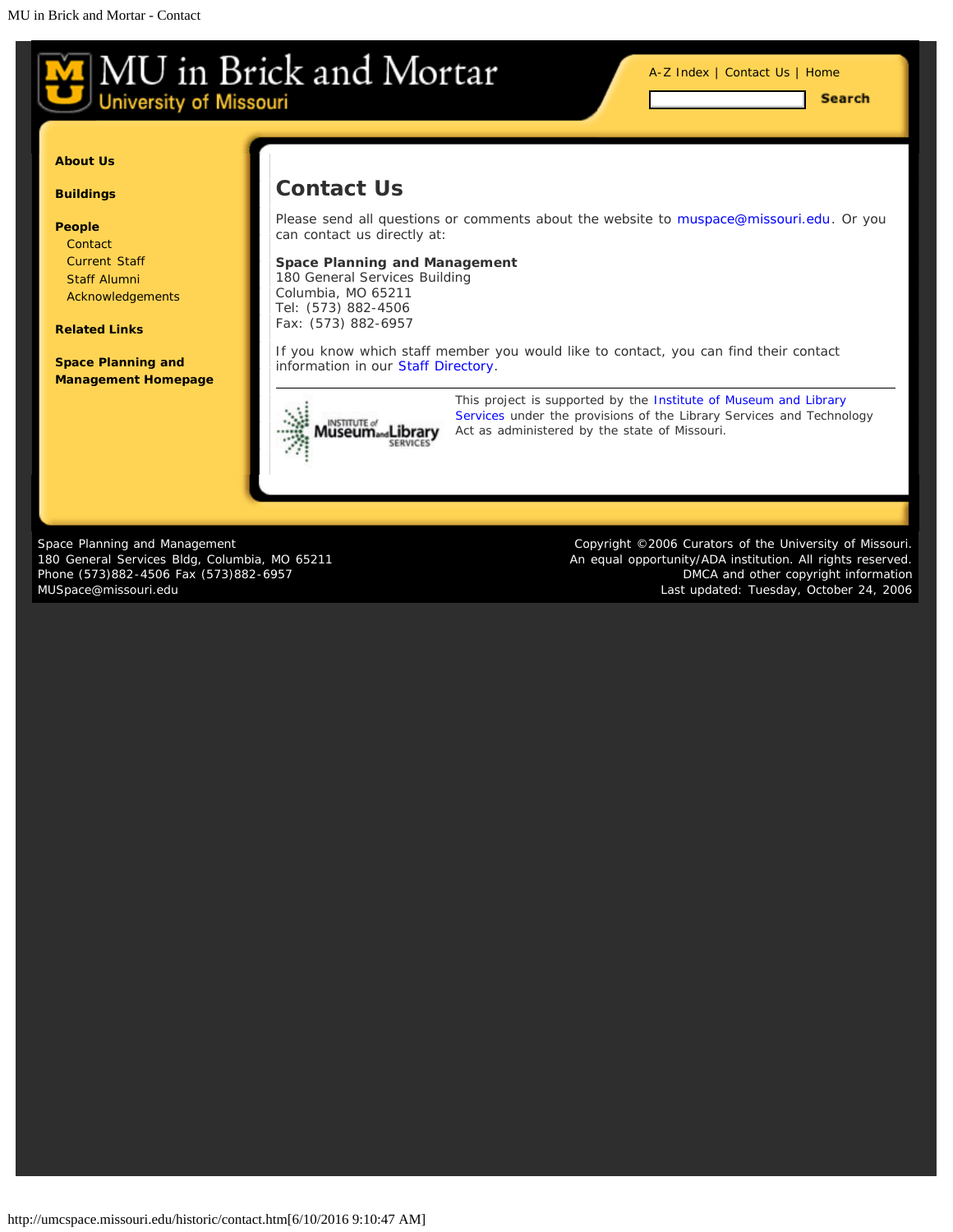[A-Z Index](#page-1-0) | [Contact Us](#page-2-0) | [Home](#page-0-0)

**Search** 

#### <span id="page-3-0"></span>**[About Us](#page-3-0)**

[Overview & Mission](#page-3-0) [Selection Criteria](#page-4-0) [Researching the Collection](#page-5-0) [Technical Notes](#page-6-0) [Acknowledgements](#page-8-0)

**[Buildings](#page-3-0)**

**[People](#page-3-0)**

**[Related Links](#page-18-0)**

**[Space Planning and](http://www.cf.missouri.edu/spm) [Management Homepage](http://www.cf.missouri.edu/spm)**

### **Mission Statement**

The mission of the MU in Brick and Mortar project is to present the construction history of the UMC campus, one building at a time. This web exhibit pairs the Building and Infrastructure Archives' architectural drawings with historical photos and documents from University Archives, the Western Historical Manuscript Collection, and other sources. Further historical facts and background information have been included to provide more detail and contextual reference.

MU in Brick and Mortar has documented the complete history of 97 different buildings and sites from all parts of campus, including several historic locations which no longer exist on campus. Most of the exhibit, like the Building and Infrastructure Archives' collection, dates back to 1892. This was the year of the famous Academic Hall fire, which left nothing of the original building but the six columns that still adorn Francis Quadrangle. There are still a few buildings that pre-date the fire, and they are featured in this web exhibit; however, the campus as we know it today essentially began in 1892. Our web presentation, therefore, uses this date as a starting point for exploring the rich history of the MU campus' construction.

The project was funded by two Library Services and Technology Act (LSTA) grants from the Institute of Museum and Library Services, administered by the Missouri State Library. The first grant was in 2003 and the second from July 2004 through August 2005.

#### *The Making of MU in Brick and Mortar*

The creation of this web exhibit presented a number of noteworthy challenges. Our initial challenge was to select only 97 locations. The MU main campus has more than 200 buildings, plus many other campus landmarks such as the Columns, Peace Park, and Lowry Mall. Conducting the research on these locations would prove an equally daunting task, due to the overwhelming amounts of material and numerous sources. Finally, and perhaps most importantly, overcoming the huge task of synthesizing the data collected, developing a logical, intuitive information architecture, and creating a unified web exhibit from diverse media proved more difficult than expected. However, the completed MU in Brick and Mortar project has risen to all of these challenges, and it has surpassed even our highest expectations.



*[T](http://www.imls.gov/)his project is supported by the [Institute of Museum and Library](http://www.imls.gov/) [Services](http://www.imls.gov/) under the provisions of the Library Services and Technology Act as administered by the state of Missouri.*

Space Planning and Management 180 General Services Bldg, Columbia, MO 65211 Phone (573)882-4506 Fax (573)882-6957 [MUSpace@missouri.edu](mailto:MUSpace@missouri.edu)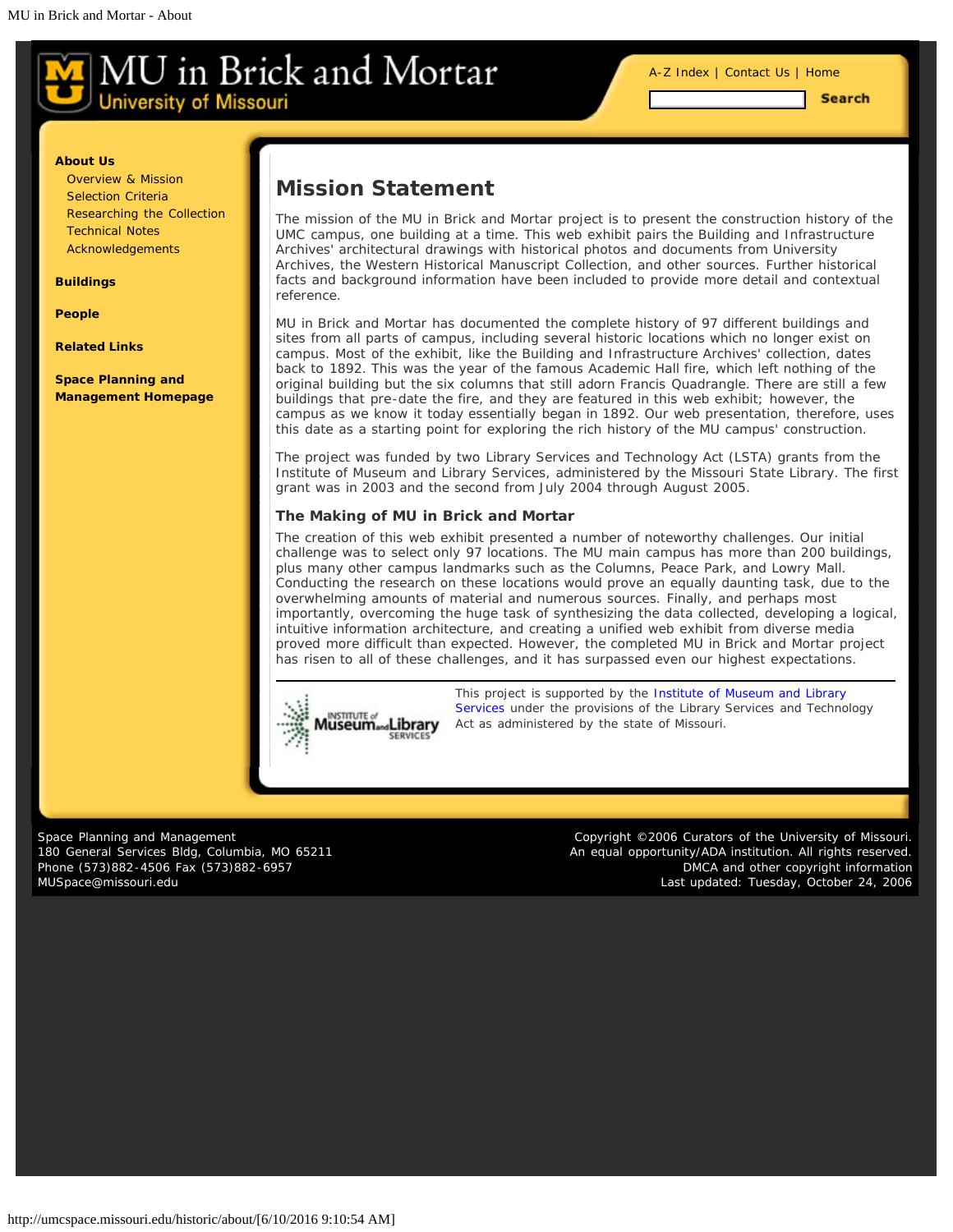[A-Z Index](#page-1-0) | [Contact Us](#page-2-0) | [Home](#page-0-0)

**Search** 

#### <span id="page-4-0"></span>**[About Us](#page-4-0)**

[Overview & Mission](#page-3-0) [Selection Criteria](#page-4-0) [Researching the Collection](#page-5-0) [Technical Notes](#page-6-0) [Acknowledgements](#page-8-0)

**[Buildings](#page-4-0)**

**[People](#page-4-0)**

**[Related Links](#page-18-0)**

**[Space Planning and](http://www.cf.missouri.edu/spm) [Management Homepage](http://www.cf.missouri.edu/spm)**

## **Selection Criteria**

MU in Brick and Mortar seeks to show the full span of the University's building history from 1892 to the present. To this end, we have attempted to cover all pertinent geographic areas of the campus, all major departments of the University, and all relevant periods of change over the last 111 years. Selection of the initial 43 buildings was not an easy task. The second stage of the project expanded this number to 98. The selection process was based on the following criteria:

#### **Historical significance and interest**

Each building in this exhibit has played an important and unique role in the history of the University. Many, such as the Conley House, were selected specifically because of their colorful and interesting histories.

#### **Importance to the campus**

Buildings of special importance to the University were given high priority in the selection process. Not only do these buildings have rich histories, but they are of particular interest to the students, faculty, and alumni of the University. For example, Jesse Hall's exterior has changed little since 1892, but it is an extremely important part of the MU campus. Even though its construction history is not especially diverse, to create a project such as this and not include Jesse Hall would be unthinkable.

#### **Amount and quality of available information**

There are some buildings on campus that play a large role in the life of the campus, but have changed little over the years. As a result, there is very little information on them within the holdings of the Building and Infrastructure Archives. These buildings, as a general rule, have not been included so that other buildings with more varied histories (and longer paper trails) could be used instead.

#### **Location**

We have tried to give representation to all parts of campus. The project focuses primarily on the two oldest parts of campus (the Red Campus and White Campus); however, it still includes buildings from the whole campus, including such areas as the Agricultural Campus and Research Park.

### **Age of the buildings**

Architectural styles have changed quite a bit since 1892. We have tried to capture these changes by including buildings from all eras since then. The buildings in this project range from the very old (the Residence on the Quad) to the very new (Cornell Hall). All of the surviving buildings from the 19th Century have been included in the project.

**STITUTE** luseum....Library

*[T](http://www.imls.gov/)his project is supported by the [Institute of Museum and Library](http://www.imls.gov/) [Services](http://www.imls.gov/) under the provisions of the Library Services and Technology Act as administered by the state of Missouri.*

Space Planning and Management 180 General Services Bldg, Columbia, MO 65211 Phone (573)882-4506 Fax (573)882-6957 [MUSpace@missouri.edu](mailto:MUSpace@missouri.edu)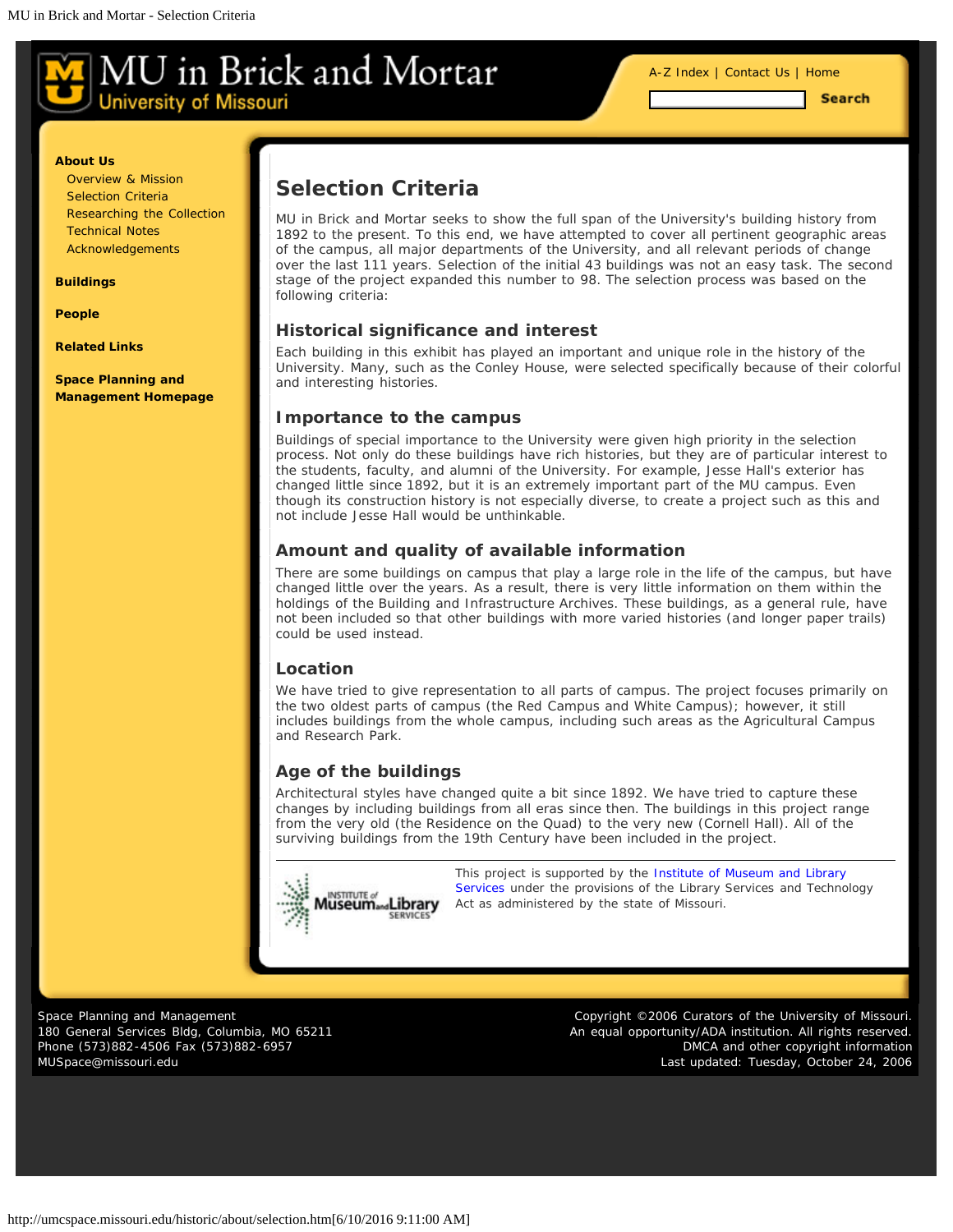[A-Z Index](#page-1-0) | [Contact Us](#page-2-0) | [Home](#page-0-0)

**Search** 

#### <span id="page-5-0"></span>**[About Us](#page-5-0)**

[Overview & Mission](#page-3-0) [Selection Criteria](#page-4-0) [Researching the Collection](#page-5-0) [Technical Notes](#page-6-0) [Acknowledgements](#page-8-0)

#### **[Buildings](#page-5-0)**

**[People](#page-5-0)**

**[Related Links](#page-18-0)**

#### **[Space Planning and](http://www.cf.missouri.edu/spm) [Management Homepage](http://www.cf.missouri.edu/spm)**

### **Research Methods**

#### **Part 1: Searching B&I Archives**

Our research begins by searching in our own collection for relevant architectural records. Most of our holdings are stored in our Halon-protected archival vault, due to their age and historical value. The site's information architecture is modeled after the cataloging system used in the Building and Infrastructure Archives, and most of the architectural drawings and renderings on the site came from our own collection. The majority of the records used on this site were scanned specifically for this project, but some records had already been digitized and entered into our archival database, FindView.

#### **Part 2: Searching University Archives**

We follow up on our in-house research by augmenting it with materials from our project partenr, University Archives. Researching the University Archives' collection is performed via the web, using their holdings page. Here, we gather relevant information and compile a list of call numbers for their archivist. The archivist then collects our materials, in order that we can peruse them. We then visit the University Archives to determine which materials we can use. The University Archives' collection was absolutely essential to the making of this site, and we are very grateful for all their help.

#### **Part 3: Searching other collections**

While the bulk of our content comes from either our own holdings in the Building & Infrastructure Archives or the University Archives, there are several other repositories that have contributed material to our web exhibit. Our project partners at Western Historical Manuscript Collection have provided us with invaluable material on the early history of the campus. The Art & Archaeology Slide Library provided us with many excellent images of the campus, and the Missouri State Historic Preservation Office in Jefferson City provided us with some outstanding historical background information, as well as with excellent photographic images. Other sources, like the Columbia Daily Tribune library and the KBIA newsroom, contributed content and helped us research particular stories.

#### **Part 4: Field research**

The amalgamation of so many sources provided a great deal of excellent material and content for the site. However, due to a number of reasons, such as present construction on buildings and outdated photographic images, there was a need for current photographic documentation of many of the buildings contained in this web exhibit. Performing our own field research became essential for providing a current, accurate portrayal of the building history of the MU campus. Each month we devote a few hours to walking the campus, viewing, and photographing individual buildings. This provides a better perspective and a clearer context for us as researchers. Further, it also allows us to custom tailor our content to this project.



*[T](http://www.imls.gov/)his project is supported by the [Institute of Museum and Library](http://www.imls.gov/) [Services](http://www.imls.gov/) under the provisions of the Library Services and Technology Act as administered by the state of Missouri.*

Space Planning and Management 180 General Services Bldg, Columbia, MO 65211 Phone (573)882-4506 Fax (573)882-6957 [MUSpace@missouri.edu](mailto:MUSpace@missouri.edu)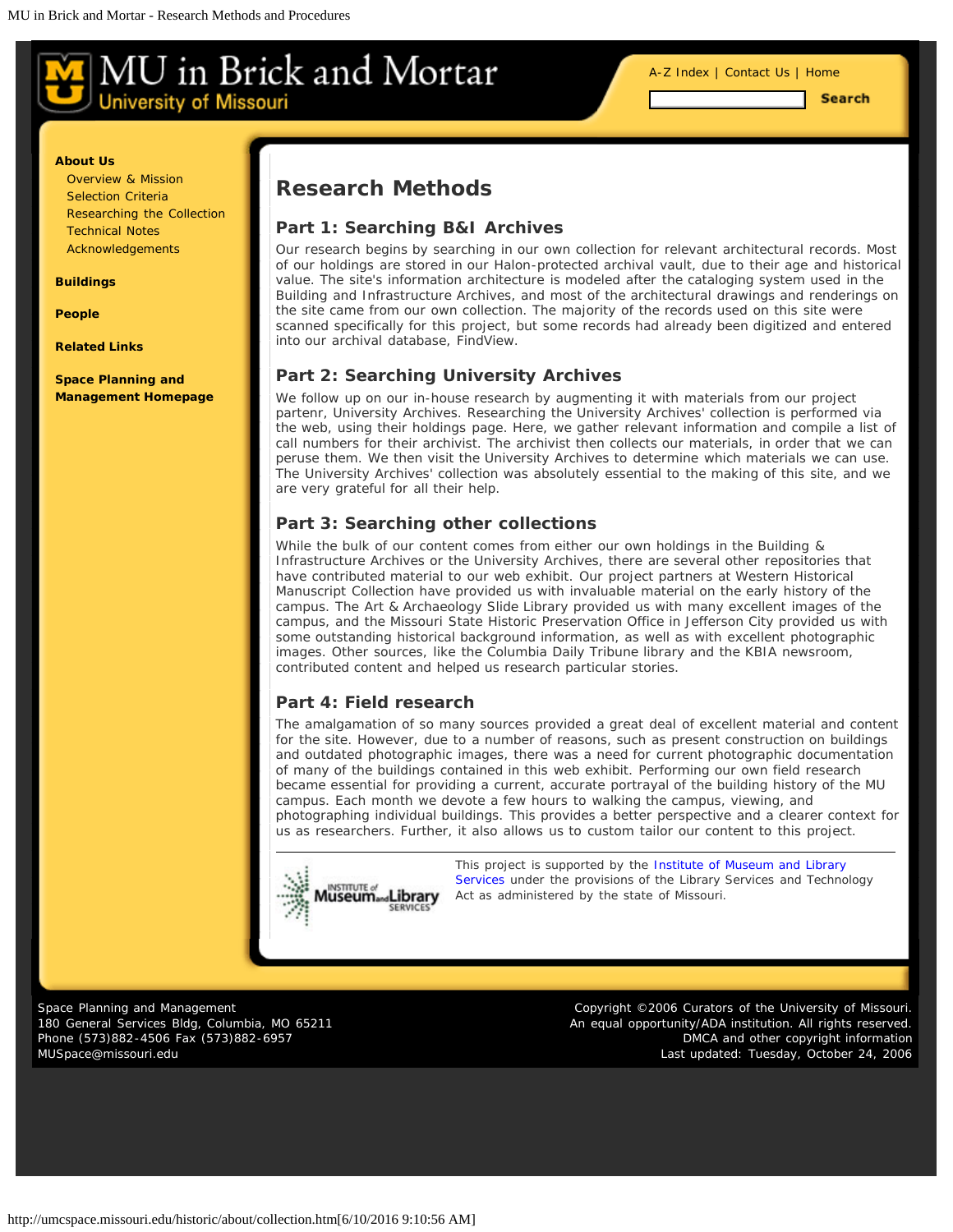[A-Z Index](#page-1-0) | [Contact Us](#page-2-0) | [Home](#page-0-0)

**Search** 

#### <span id="page-6-0"></span>**[About Us](#page-6-0)**

[Overview & Mission](#page-3-0) [Selection Criteria](#page-4-0) [Researching the Collection](#page-5-0) [Technical Notes](#page-6-0) [Acknowledgements](#page-8-0)

**[Buildings](#page-6-0)**

**[People](#page-6-0)**

**[Related Links](#page-18-0)**

**[Space Planning and](http://www.cf.missouri.edu/spm) [Management Homepage](http://www.cf.missouri.edu/spm)**

# **Technical Information**

#### **Digitizing the Collection**

The greatest strength of the MU in Brick and Mortar exhibit is the wide diversity of its materials. Ironically, this also presents its greatest challenge. The images in this collection range from 36" wide architectural drawings to 2" film negatives. Our goal was to display these different sizes and types of items in a single, unified collection. With the help of digitization, as well as document and image editing, we have been able to attain our goal. Ultimately, we have been very pleased with our results.

#### *Scanning*

The large-format drawings, which all came from the holdings of the B&I Archives, were digitized on a 40" Contex Crystal TX40 color scanner as TIF files with no compression, then converted into JPEG (with compression set at 12). The TIF copies are kept in a separate directory for regular Archives use, while the JPEGs were used to create this project.

Small-format items (such as articles, photographs, documents, negatives, and slides) generally came from our project partners and other contributors. These were digitized using a Microtek ScanMaker 8700 flatbed color scanner. Since these items are not intended for regular archives use, they were scanned directly into JPEG format and scanned with compression set at 12.

Opaque paper items like documents and photos were digitized using the Microtek ScanMaker 8700 flatbed color scanner. All such items were scanned directly into Adobe's Portable Document Format (PDF). JPEGs were extracted from these documents for conversion into thumbnails.

Transparent items (i.e., slides, negatives, microfilm, etc.) were digitized using the transparent media tray on the Microtek ScanMaker 8700 flatbed color scanner. These items were scanned directly into JPEG format and saved with compression set at 12.

Aperture cards and magic lantern slides from our project partners at Western Historical Manuscripts Collection were scanned at their facilities and then sent to us on CD-ROMs.

#### *Image Editing*

Large-format drawings were saved using Contex WideImage scanning software, then later retouched using [Rasterex'](http://www.rasterex.com/)s RXSpotlight and RX Highlight software. They were then resized and thumbnailed using Irfan Skiljan's Irfanview image editing software. In some cases, [Adobe](http://www.adobe.com/products/photoshop/main.html) [Photoshop](http://www.adobe.com/products/photoshop/main.html) was also used for editing and/or retouching the images.

Small-format materials were imported, retouched and saved using Adobe Photoshop and/or Wilber & Sons' open source, GNU/GPLed [Gimp](http://www.gimp.org/) (GNU Image Manipulation Program).

Once digitized and retouched as needed, all materials were resized, thumbnailed, and scaled down to 72 DPI using the [Irfanview](http://www.irfanview.com/) graphics viewing program. Finally, small effects such as drop shadows were added to certain images via Photoshop.

#### *Final Image Specifications*

Size: approx. 800X600 pixels Resolution: scanned at 300 dpi, later scaled down to 72 dpi Format: GIF and JPEG Mode: RGB, indexed color or grayscale

#### **Designing the Exhibit**

The layout and design for MU in Brick and Mortar was designed using Macromedia's Dreamweaver MX. All HTML coding was performed using Dreamweaver, MicroEdge Visual Slick Edit 6.0, or Mozilla 1.3 Composer. The HTML was supplemented by Javascript, which was coded and debugged using Visual Slick Edit and Mozilla 1.3 Javascript Console.

Flash animation was created using Swish 2.0. GIF animations were produced using Namo Interactive's Namo GIF Animator 1.01 and Microsoft's GIF Animator. All thumbnails were made using Irfanview. The title graphics on each page were created using Adobe Photoshop.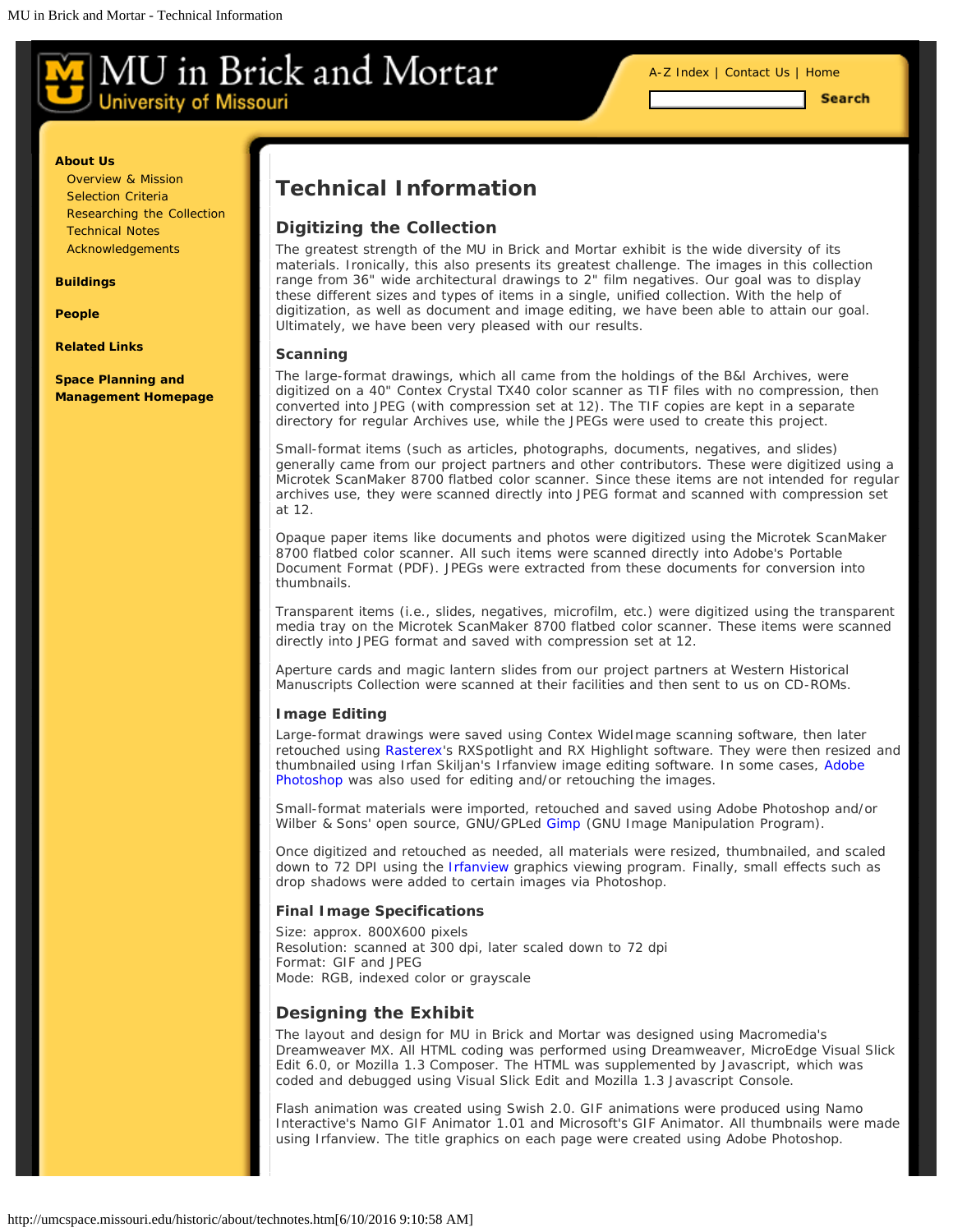MU in Brick and Mortar - Technical Information

### **Indexing the Collection**

The MU in Brick and Mortar exhibit uses the [Dublin Core](http://www.dublincore.org/) metadata scheme and deriving its subject terms from the [Getty Art and Architecture Thesaurus.](http://www.getty.edu/research/tools/vocabulary/aat/) As the exhibit's metadata system is currently in its preliminary stages, more information on this process will be relayed at a later time.



*[T](http://www.imls.gov/)his project is supported by the [Institute of Museum and Library](http://www.imls.gov/) [Services](http://www.imls.gov/) under the provisions of the Library Services and Technology Act as administered by the state of Missouri.*

Space Planning and Management 180 General Services Bldg, Columbia, MO 65211 Phone (573)882-4506 Fax (573)882-6957 [MUSpace@missouri.edu](mailto:MUSpace@missouri.edu)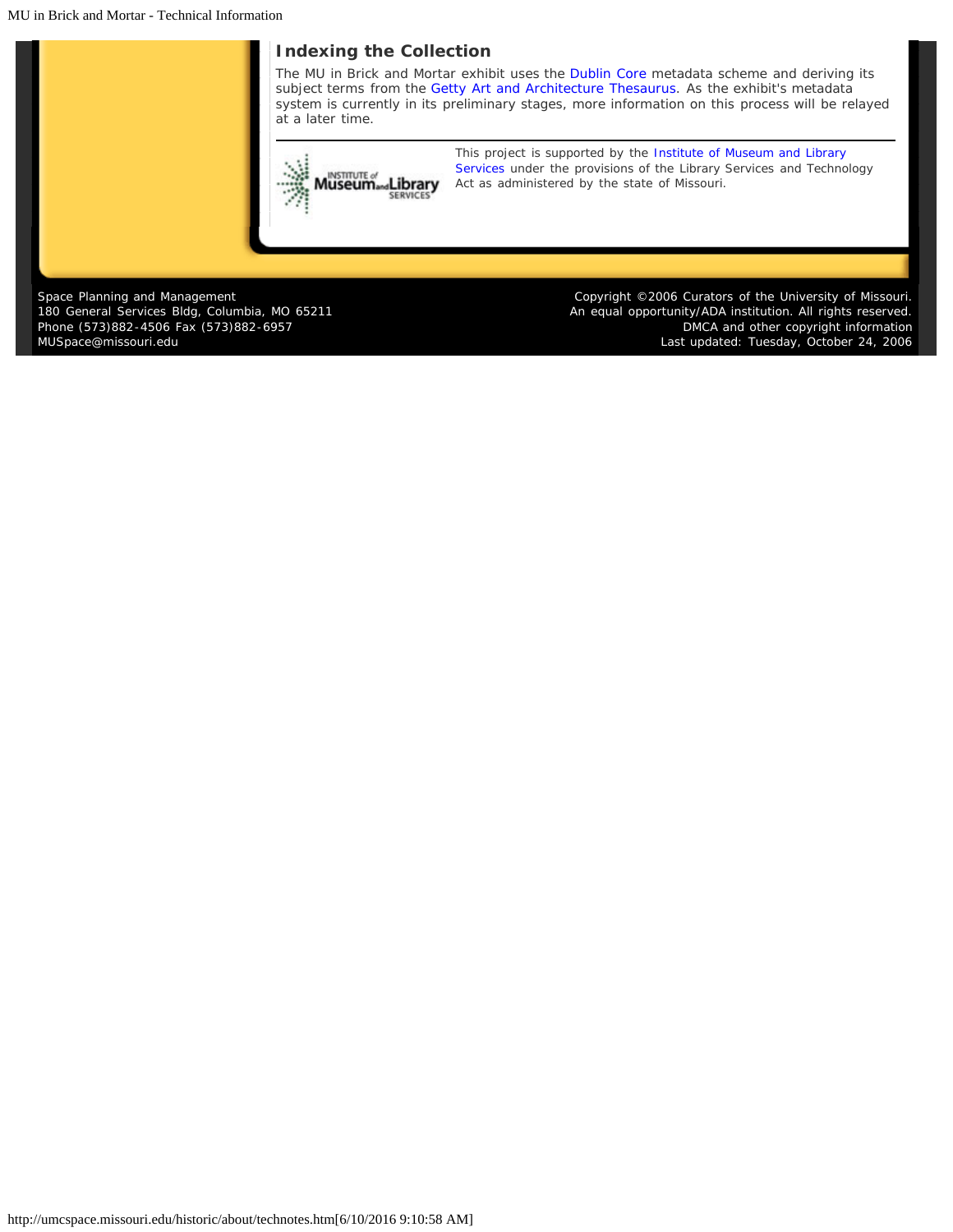<span id="page-8-0"></span>

[A-Z Index](#page-1-0) | [Contact Us](#page-2-0) | [Home](#page-0-0)

**Search** 

#### **[About Us](#page-8-0)**

[Overview & Mission](#page-3-0) [Selection Criteria](#page-4-0) [Researching the Collection](#page-5-0) [Technical Notes](#page-6-0) [Acknowledgements](#page-8-0)

**[Buildings](#page-8-0)**

**[People](#page-8-0)**

**[Related Links](#page-18-0)**

**[Space Planning and](http://www.cf.missouri.edu/spm) [Management Homepage](http://www.cf.missouri.edu/spm)**

## **Acknowledgements**

We would like to thank the following people, in alphabetical order, for their assistance in the creation of this exhibit. Truly, this exhibit could not have been completed without them:

- Brenda Betz Program for Excellence in Teaching
- $\bullet$ Gregg Coffin - Superintendent, [University Power Plant](http://www.cf.missouri.edu/energy/)
- Jim Cogswell [MU Libraries](http://mulibraries.missouri.edu/) and project partner
- Gary Cox Reference Archivist, [University Archives](http://muarchives.missouri.edu/)
- Lee Gilleard - [MO State Historic Preservation Office](http://www.dnr.mo.gov/shpo/)
- Troy Gordon [Special Collections d](http://mulibraries.missouri.edu/specialcollections/)ivision, Ellis Library
- Mike Holland [University Archives](http://muarchives.missouri.edu/) and project partner
- Anselm Huelsbergen Technical Services Archivist, [University Archives](http://muarchives.missouri.edu/)
- Nina Johnson [Columbia Missourian Newspaper Library](http://mulibraries.missouri.edu/missourian/)
- Betty Keithley University High School alumnus
- Beth Kopine [Art & Archaeology Slide Library](http://aha.missouri.edu/resources/VRC.html)
- Lori Kupsky Reference Specialist, [State Historical Society of Missouri](http://www.umsystem.edu/shs/)
- Debbie Landi [University Archives](http://muarchives.missouri.edu/)
- Kate McLoughlin Aquatics Coordinator, [Mizzou Rec Services and Facilities](http://www.mizzourec.com/)
- Mark Meade former Project Director
- Randy Mertens Editor for the [MU College of Veterinary Medicine](http://www.cvm.missouri.edu/)
- Cassidy Rohrer Librarian, [Columbia Daily Tribune](http://www.showmenews.com/)
- Seth Smith Reference Specialist, [State Historical Society of Missouri](http://www.umsystem.edu/shs/)
- William Smriga Director, [Missouri Unions](http://unions.missouri.edu/)
- Bill Stoltz Senior Manuscript Specialist, [Western Historical Manuscripts Collection](http://www.umsystem.edu/ums/aa/units-manuscripts/)
- Pat Timberlake [MU Journalism Library](http://mulibraries.missouri.edu/journalism/)
- Carl Wingo [Missouri State Library](http://www.sos.mo.gov/library/)
- Jordan Yount News Manager, [KBIA 91.3 FM](http://www.kbia.org/)



*[T](http://www.imls.gov/)his project is supported by the [Institute of Museum and Library](http://www.imls.gov/) [Services](http://www.imls.gov/) under the provisions of the Library Services and Technology Act as administered by the state of Missouri.*

Space Planning and Management 180 General Services Bldg, Columbia, MO 65211 Phone (573)882-4506 Fax (573)882-6957 [MUSpace@missouri.edu](mailto:MUSpace@missouri.edu)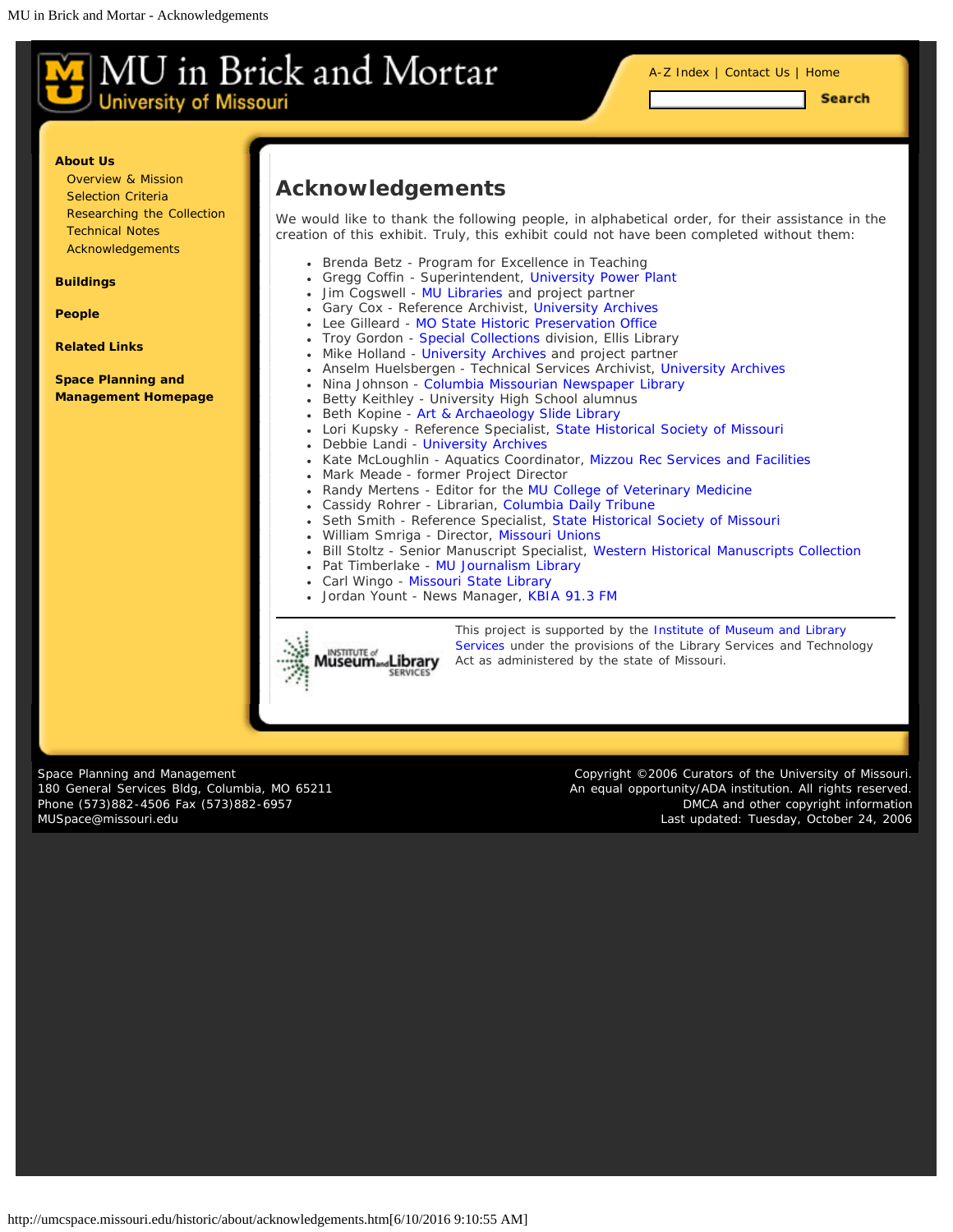<span id="page-9-0"></span>**University of Missouri** 

**Search** 

#### **[About Us](#page-9-0)**

**[Buildings](#page-9-0)** [Complete List](#page-9-0) [Select from Map](#page-12-0)

**[People](#page-9-0)**

**[Related Links](#page-18-0)**

**[Space Planning and](http://www.cf.missouri.edu/spm) [Management Homepage](http://www.cf.missouri.edu/spm)**

# **Building List**

Below is a list of all buildings covered by this grant project. To navigate to a desired building, select the building from the list and click it. A list of years of construction will drop down. Select one of the corresponding years of construction from the list to go to its respective page. You can always return to this page by selecting "Buildings" from the navigational panel on the left side of your browser window.

- [Academic Hall](#page-9-0)
- [Academic Support Center](#page-9-0)
- [Agriculture Building](#page-9-0)
- [Agriculture Lab](#page-9-0)
- [Anheuser-Busch Natural Resources Building](#page-9-0)
- [Arts and Science Building](#page-9-0)
- [Arts and Science Mall](#page-9-0)
- [Beef Barn](#page-9-0)
- [Benton Hall](#page-9-0)
- [Blair Hall](#page-9-0)
- [Brady Commons](#page-9-0)
- [Brewer Fieldhouse](#page-9-0)
- [Chemistry Building](#page-9-0)
- [Christopher S. Bond Life Sciences Center](#page-9-0)
- [Columbia Professional Building](#page-9-0)
- [Confederate Rock](#page-9-0)
- [Conley House](#page-9-0)
- [Connaway Hall](#page-9-0)
- [Cornell Hall](#page-9-0)
- [Crowder Hall](#page-9-0)
- [Curtis Hall](#page-9-0)
- [Dalton Cardiovascular Research Center](#page-9-0)
- [Donnelly Hall](#page-9-0)
- [Eckles Hall](#page-9-0)
- [Ellis Library](#page-9-0)
- [Engineering East](#page-9-0)
- [Engineering West](#page-9-0)
- [Fine Arts Annex](#page-9-0)
- [Fine Arts](#page-9-0)
- [Francis Quadrangle and Columns](#page-9-0)
- [Gannett Hall](#page-9-0)
- [General Classroom Building](#page-9-0)
- [Gentry Hall](#page-9-0)
- [Geology Building](#page-9-0)
- [G.I. City](#page-9-0)
- [Gwynn Hall](#page-9-0)
- [Hearnes Center](#page-9-0)
- [Heinkel Building](#page-9-0)
- [Hill Hall](#page-9-0)
- [Hulston Hall](#page-9-0)
- [Jesse Hall](#page-9-0)
- [Kuhlman Court](#page-9-0)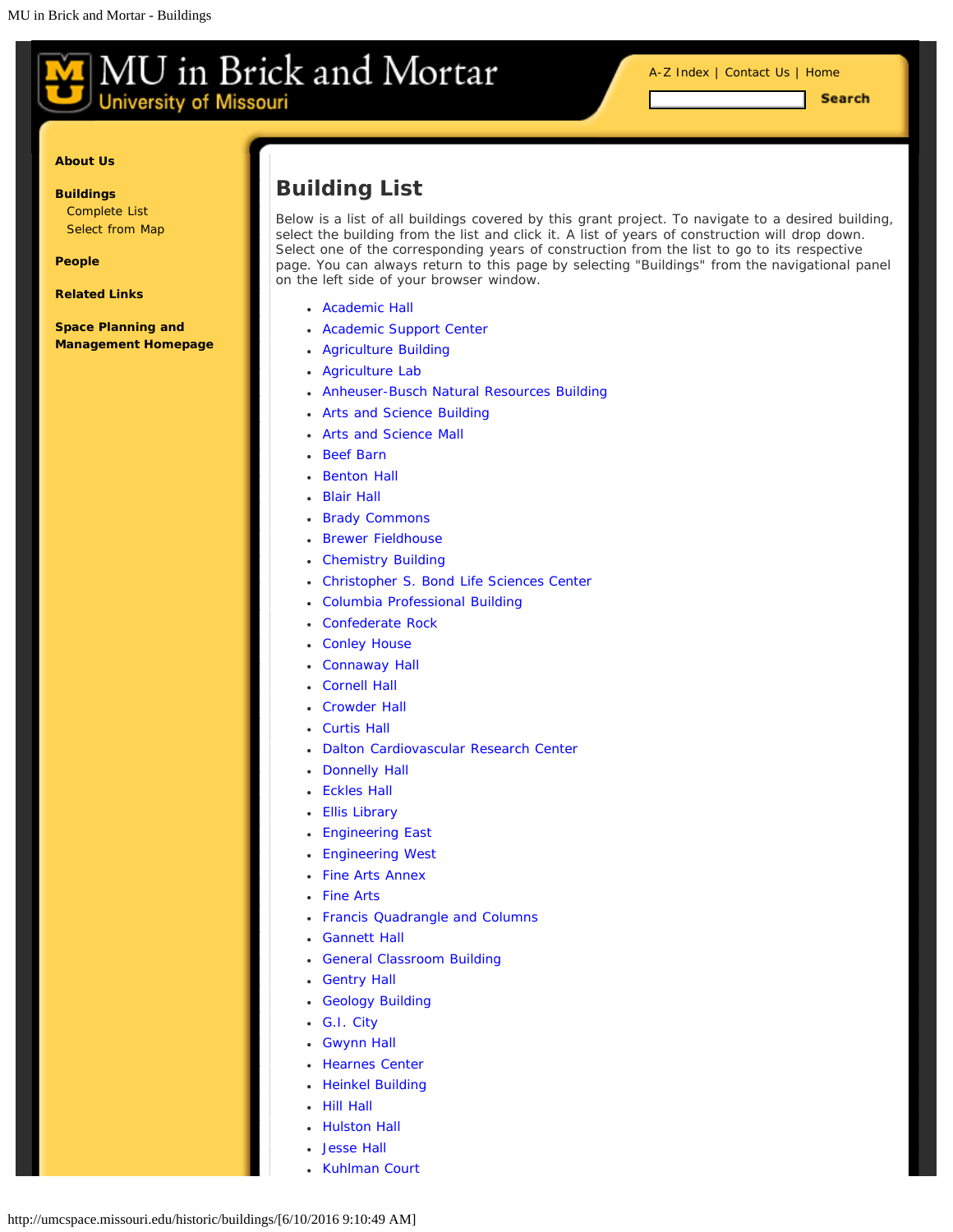- [Laws Observatory](#page-9-0)
- [Lee Hills Hall](#page-9-0)
- [Lefevre Hall](#page-9-0)
- [Lewis & Clark Hall](#page-9-0)
- [Loeb Hall](#page-9-0)
- [London Hall](#page-9-0)
- [Lowry Hall](#page-9-0)
- [Lowry Mall](#page-9-0)
- [Mark Twain Residence Hall](#page-9-0)
- [Math Sciences Building](#page-9-0)
- [McAlester Annex](#page-9-0)
- [McAlester Hall](#page-9-0)
- [McDavid Hall](#page-9-0)
- [McKee Gymnasium](#page-9-0)
- [McReynolds Hall](#page-9-0)
- [Memorial Stadium](#page-9-0)
- [Memorial Union](#page-9-0)
- [Middlebush Hall](#page-9-0)
- [Mizzou Arena](#page-9-0)
- [Mumford Hall](#page-9-0)
- [Natatorium](#page-9-0)
- [Neff Hall](#page-9-0)
- [Noyes Hall](#page-9-0)
- [Parker Hall](#page-9-0)
- [Peace Park](#page-9-0)
- [Physics Building](#page-9-0)
- [Pickard Hall](#page-9-0)
- [Power Plant](#page-9-0)
- [Read Hall](#page-9-0)
- [Residence on the Quad](#page-9-0)
- [Reynolds Alumni Center](#page-9-0)
- [Rothwell Gymnasium](#page-9-0)
- [Sanborn Field](#page-9-0)
- [Schlundt Hall](#page-9-0)
- [Schweitzer Hall](#page-9-0)
- [Smith Hall](#page-9-0)
- [Sociology Building](#page-9-0)
- [Stankowski Field](#page-9-0)
- [Stanley Hall](#page-9-0)
- [Stephens Hall](#page-9-0)
- [Stewart Hall](#page-9-0)
- [Student Health Center](#page-9-0)
- [Student Recreation Center](#page-9-0)
- [Student Success Center](#page-9-0)
- [Swallow Hall](#page-9-0)
- [Switzler Hall](#page-9-0)
- [Tate Hall](#page-9-0)
- [Taylor Stadium](#page-9-0)
- [Townsend Hall](#page-9-0)
- [Tucker Hall](#page-9-0)
- [University Heights](#page-9-0)
- [University Village](#page-9-0)
- [Veterinary Science Building](#page-9-0)
- [Walter Williams Hall](#page-9-0)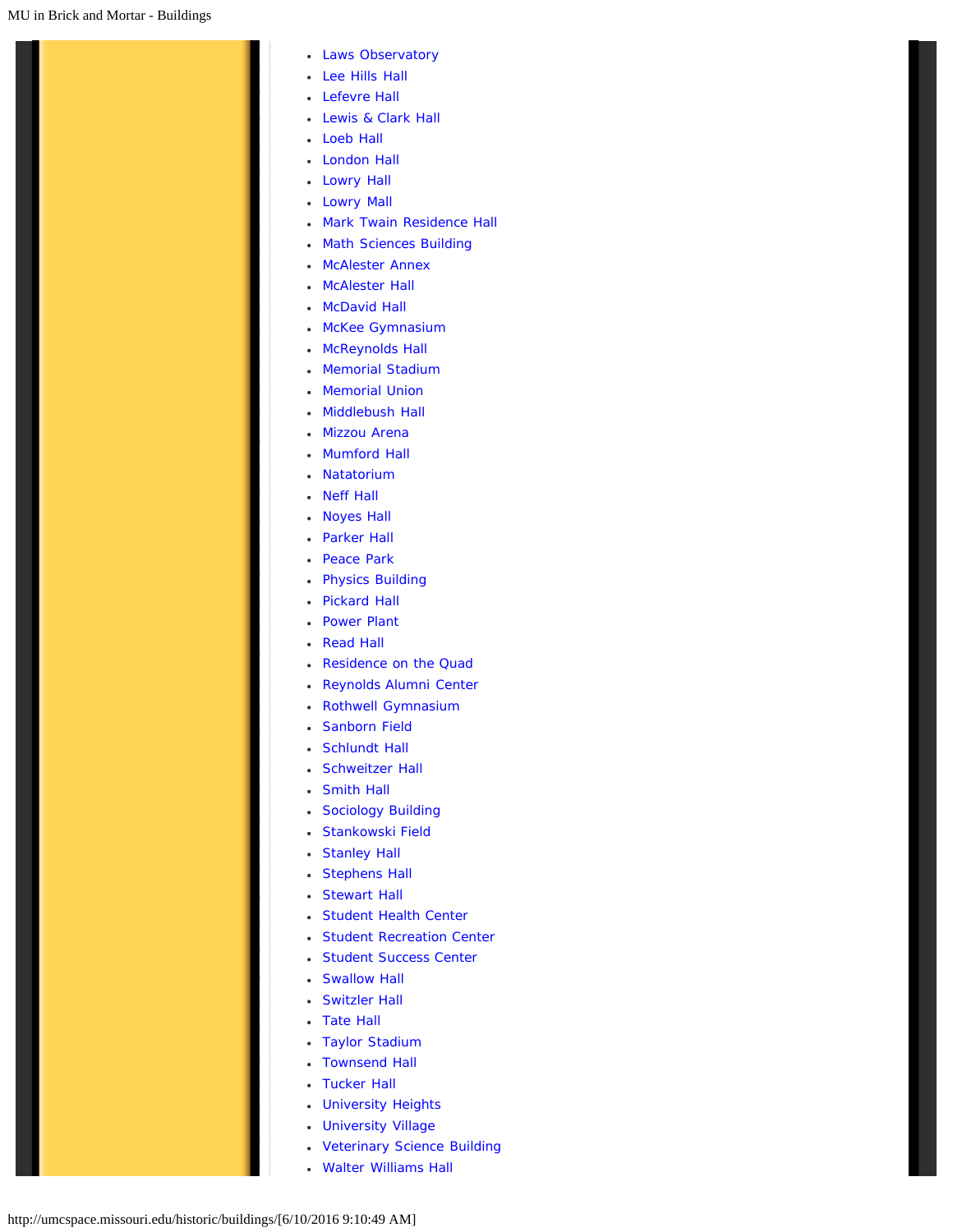MU in Brick and Mortar - Buildings



Space Planning and Management 180 General Services Bldg, Columbia, MO 65211 Phone (573)882-4506 Fax (573)882-6957 [MUSpace@missouri.edu](mailto:MUSpace@missouri.edu)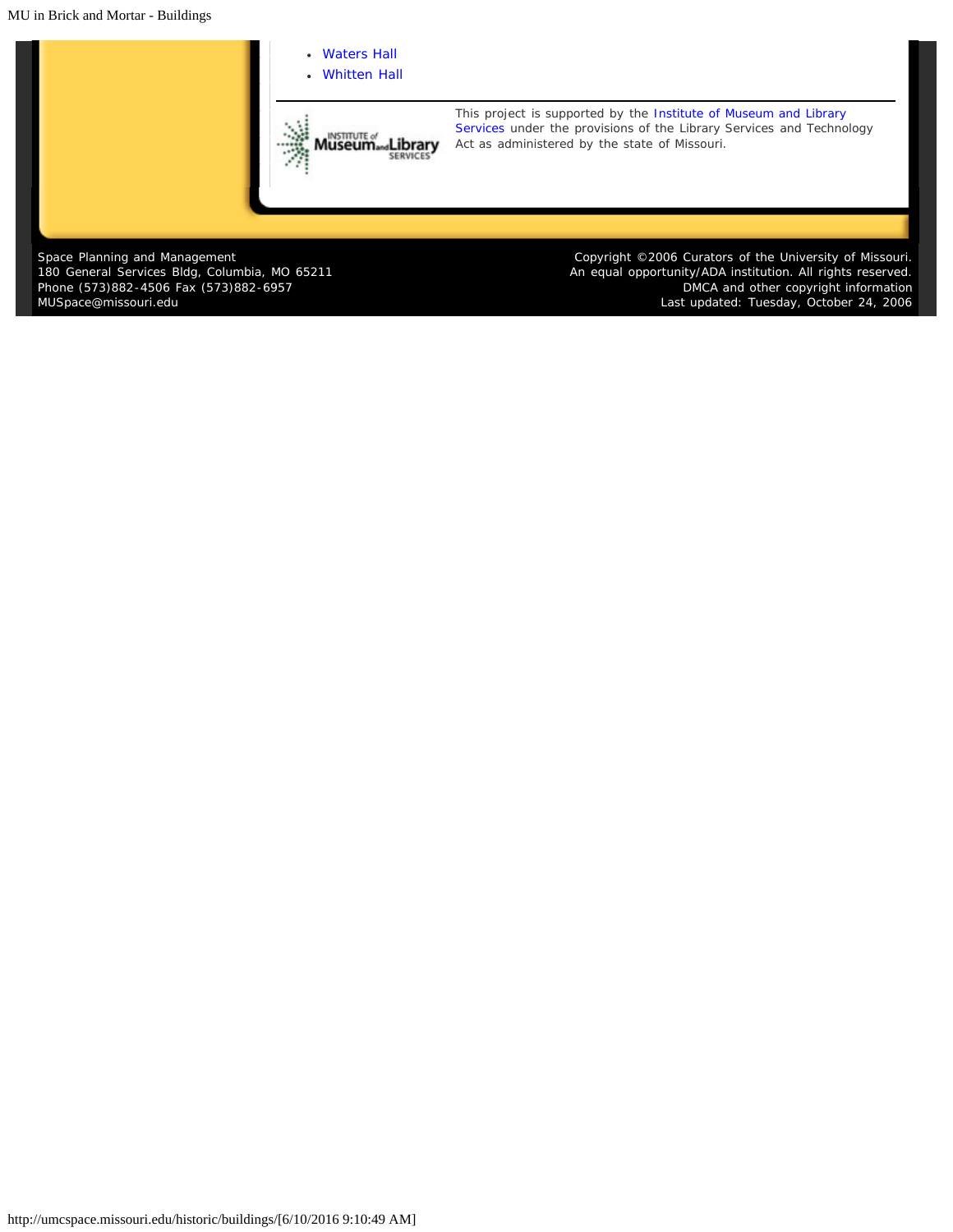[A-Z Index](#page-1-0) | [Contact Us](#page-2-0) | [Home](#page-0-0)

**Search** 

#### <span id="page-12-0"></span>**[About Us](#page-12-0)**

#### **[Buildings](#page-12-0)**

#### **[People](#page-12-0)**

**[Contact](#page-2-0)** [Current Staff](#page-15-0) [Staff Alumni](#page-16-0) [Acknowledgements](#page-8-0)

#### **[Related Links](#page-18-0)**

**[Space Planning and](http://www.cf.missouri.edu/spm) [Management Homepage](http://www.cf.missouri.edu/spm)**

# **Brick & Mortar Project Map**

Move cursor over a building on the map to see the name of the building. Click on a building and you will be directed to its main page.

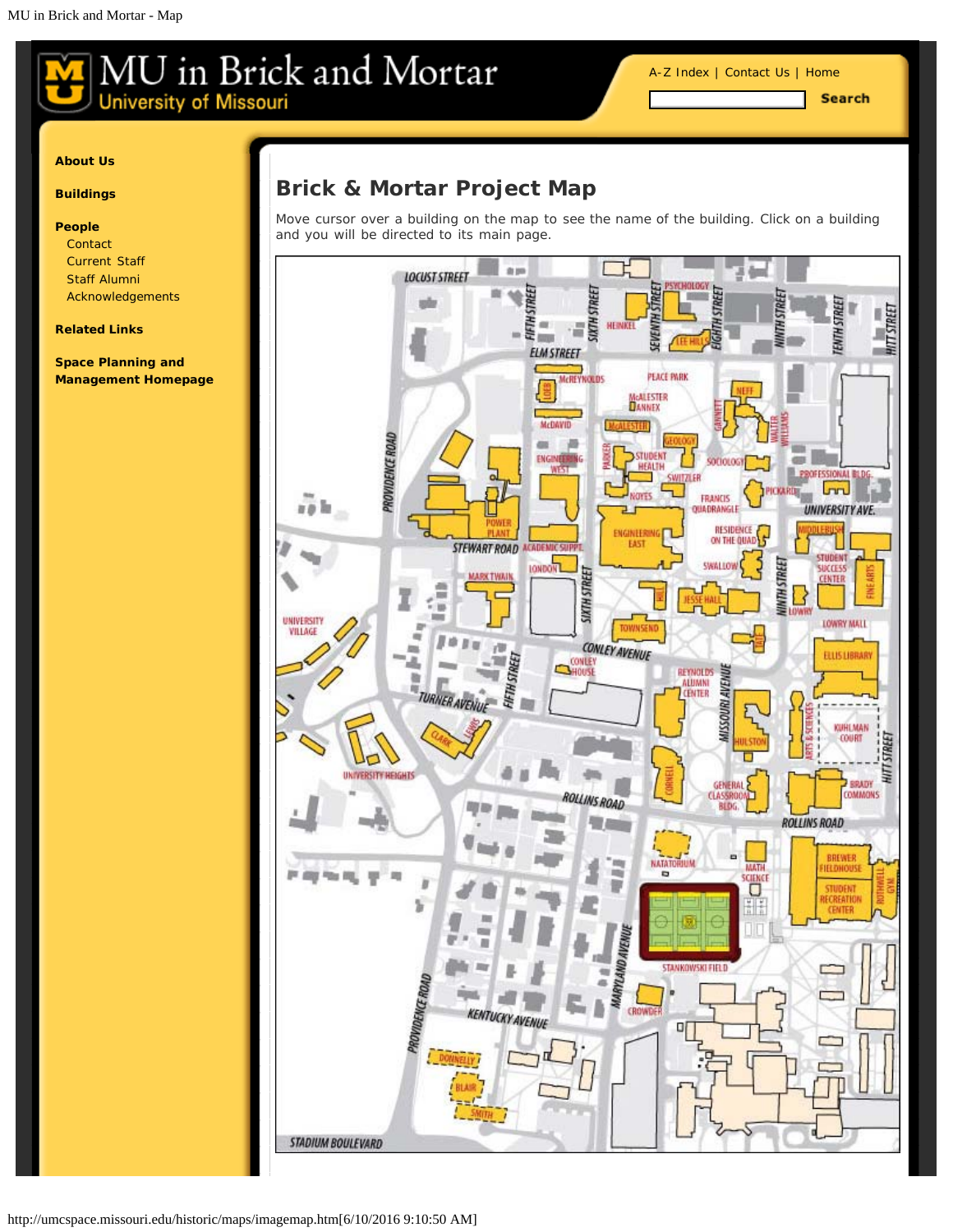

- [Academic Hall](http://umcspace.missouri.edu/historic/buildings/FineArtsAnnex/) [\(de](http://umcspace.missouri.edu/historic/buildings/Mumford/)[st](http://umcspace.missouri.edu/historic/buildings/Gwynn/)[royed b](http://umcspace.missouri.edu/historic/buildings/Stanley/)[y](http://umcspace.missouri.edu/historic/buildings/Stewart/) [fire in 189](http://umcspace.missouri.edu/historic/buildings/LifeSciences/)2)
- [Benton Hall](http://umcspace.missouri.edu/historic/buildings/benton/) (pr[eviously located near pres](http://umcspace.missouri.edu/historic/buildings/Lefevre/)[ent-d](http://umcspace.missouri.edu/historic/buildings/Stephens/)[ay Townsend Hall, demolished i](http://umcspace.missouri.edu/historic/buildings/Eckles/)[n](http://umcspace.missouri.edu/historic/buildings/MizzouArena/) 1925)
- [Confederate Rock](http://umcspace.missouri.edu/historic/buildings/ConfederateRock/) (presently located on Boone County Courthouse lawn)
- [G.I. City](http://umcspace.missouri.edu/historic/buildings/GICity/) (term refers to surplus barracks, trailers, and other buildings on campus)
- [Laws Observatory](http://umcspace.missouri.edu/historic/buildings/LawsObservatory/) (previously locate[d near present-day](http://umcspace.missouri.edu/historic/buildings/Stadium/) [Neff H](http://umcspace.missouri.edu/historic/buildings/Connaway/)[all, demolished in 1919\)](http://umcspace.missouri.edu/historic/buildings/VetScience/)

*This project is supported by the [Institute of Museum and Library](http://www.imls.gov/) [Services](http://www.imls.gov/) under the provisions of the Library Services and Technology*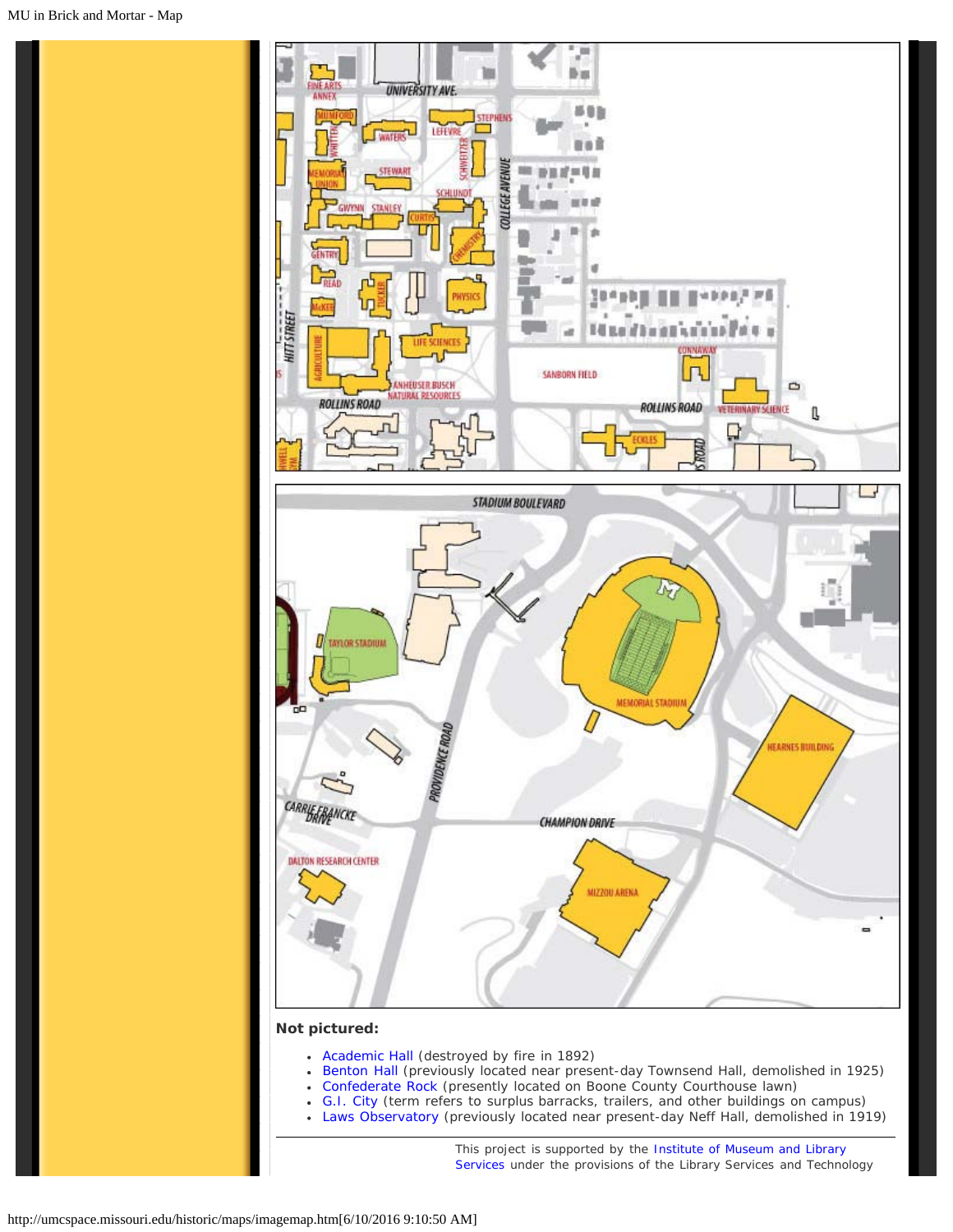MU in Brick and Mortar - Map



Space Planning and Management 180 General Services Bldg, Columbia, MO 65211 Phone (573)882-4506 Fax (573)882-6957 [MUSpace@missouri.edu](mailto:MUSpace@missouri.edu)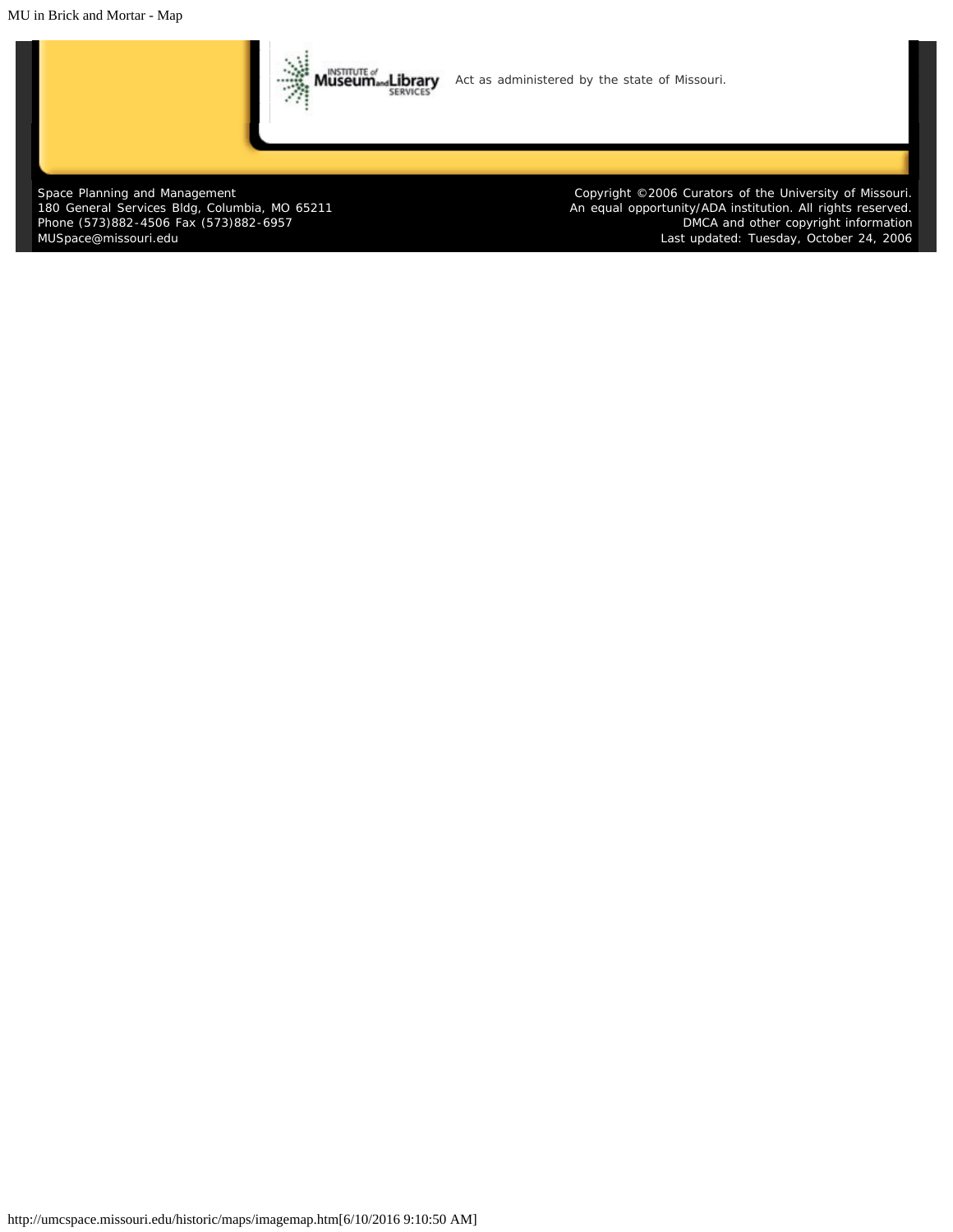<span id="page-15-0"></span>

Space Planning and Management 180 General Services Bldg, Columbia, MO 65211 Phone (573)882-4506 Fax (573)882-6957 [MUSpace@missouri.edu](mailto:MUSpace@missouri.edu)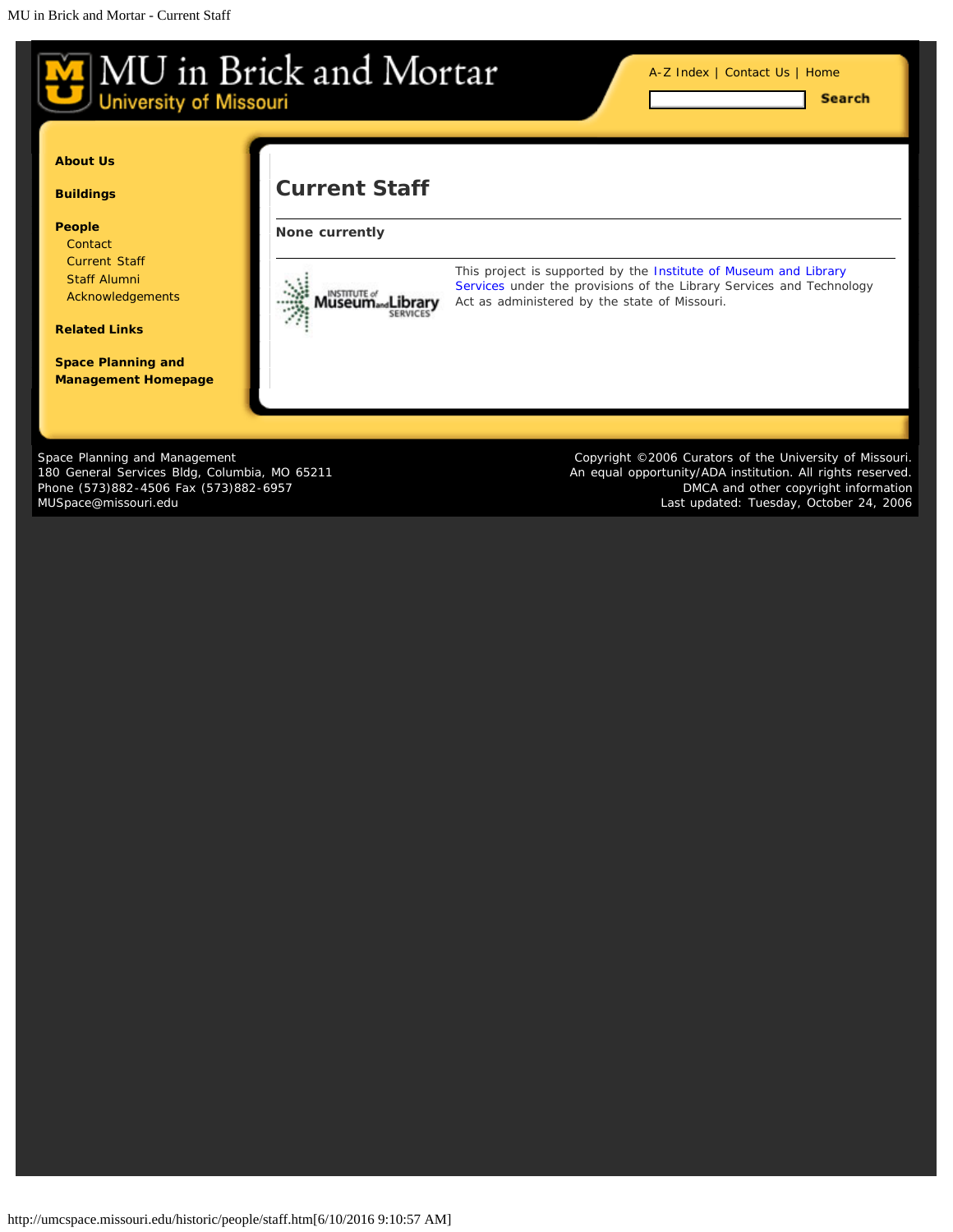[A-Z Index](#page-1-0) | [Contact Us](#page-2-0) | [Home](#page-0-0)

**Search** 

#### <span id="page-16-0"></span>**[About Us](#page-16-0)**

**[Buildings](#page-16-0)**

#### **[People](#page-16-0)**

**[Contact](#page-2-0)** [Current Staff](#page-15-0) [Staff Alumni](#page-16-0) [Acknowledgements](#page-8-0)

#### **[Related Links](#page-18-0)**

**[Space Planning and](http://www.cf.missouri.edu/spm) [Management Homepage](http://www.cf.missouri.edu/spm)**

## **Former Staff**

**Eric Gater** was formerly employed by the [J. Otto Lottes Health Sciences Library](http://library.muhealth.org/) at the University of Missouri-Columbia. Eric worked on the Brick and Mortar project as a graduate student from August to December of 2003 and became the Engineering Records Coordinator for the Building and Infrastructure Archives after getting his MLIS. He is originally from Oskaloosa,Iowa and received a Bachelor's degree in History from [Truman State University](http://www.truman.edu/) in 1991, a Master's degree in History from [Northwest Missouri State University](http://www.nwmissouri.edu/) in 1994, and a Master's in Library and Information Science from the [University of Missouri-Columbia](http://www.missouri.edu/) in 2005.

**Drew Kupsky** started as an Assistant Archivist with the Building and Infrastructure Archives in January 2002. He completed his Masters of [Library Science](http://sislt.missouri.edu/) from the University of Missouri-Columbia in May 2003. Starting in January 2003, he worked on the Brick and Mortar project, doing research, digitization, and image editing. In July 2003 Drew became the new Engineering Records Coordinator for the Building and Infrastructure Archives. Although his new duties keep him from participating in the day-to-day creation of this site, he still regularly provides advice and assistance to the current staff. He is originally from St. Louis, and graduated from [Rockhurst University](http://www.rockhurst.edu/) in Kansas City with a BA in History.

**Kelly Smith** has been working has been working with the Building and Infrastructure Archives as an Archives Assistant since October 2004. Her duties for this project include web design, research, digitization of archival materials, photography, and image editing. She is originally from Springfield, Missouri and graduated from [Missouri State University](http://www.missouristate.edu/) with a BA in English Literature in 1999. She completed her [Masters of Library Science](http://sislt.missouri.edu/) from the University of Missouri-Columbia in August 2003.

**Anlon O'Brien** grew up in Kansas City, Missouri, Daytona Beach, Florida and Jackman, Maine. She graduated from the [University of Missouri, Kansas City](http://www.umkc.edu/) with a BA in Studio Art, and completed one semester of coursework toward an MA in [Library Science](http://sislt.missouri.edu/) at University of Missouri, Columbia. O'Brien began working with the Building and Infrastructure Archives as an Archives Assistant in February of 2005. Her main responsibilities for this project include archival research, digitization of archival materials, and image editing and restoration.

**Dennis Reith** was formerly employed by the Center for Agricultural, Resource and Environmental Systems [\(CARES\)](http://www.cares.missouri.edu/) at the University of Missouri-Columbia. Dennis worked in the Building and Infrastructure Archives from October to November of 2004, and his contributions to this project were mainly in research and digital photography. A native of Concordia, MO, Dennis graduated from the University of Missouri-Columbia in 1994 with a degree in Political Science, and received his [Masters of Library Science](http://sislt.missouri.edu/) from the University of Missouri-Columbia in 1999.

**Lori Kupsky** was the Dublin Core cataloger for the MU in Brick and Mortar project. She is also a cataloger for the [MoDOT](http://www.modot.org/) Research Department's Library located in Jefferson City. She is currently working on a Master's in Library Science at the [University of Missouri School of](http://sislt.missouri.edu/) [Information Science and Learning Technology](http://sislt.missouri.edu/) with plans to graduate in December. Lori received her bachelor's at [Northwest Missouri State University](http://www.nwmissouri.edu/) in Maryville, MO with a major in Recreation Therapy and a minor in Horticulture.

**Renee Maxwell** is originally from Hudson, NH. She recently relocated to Columbia from Tampa, FL. She received her BA in Environmental Studies from [New College of Florida](http://www.ncf.edu/) in Sarasota, Florida's honor college. She began working with the Building and Infrastructure Archives in August 2003. Her duties for this project included archival research, digitization of archival materials, image editing, and other duties as needed.

**Matthew Schmidt** is originally from St. Louis, and he graduated from the [University of](http://www.missouri.edu/) [Missouri, Columbia](http://www.missouri.edu/) with an MA in German Language and Literature. He has been working with the Building and Infrastructure Archives since March, 2003. His duties for this project include web and graphic design, digitization of archival materials, and [Linux](http://www.linux.org/) / [Open Source](http://www.fsf.org/) evangelism. Additionally, Matthew was responsible for digital photography and designing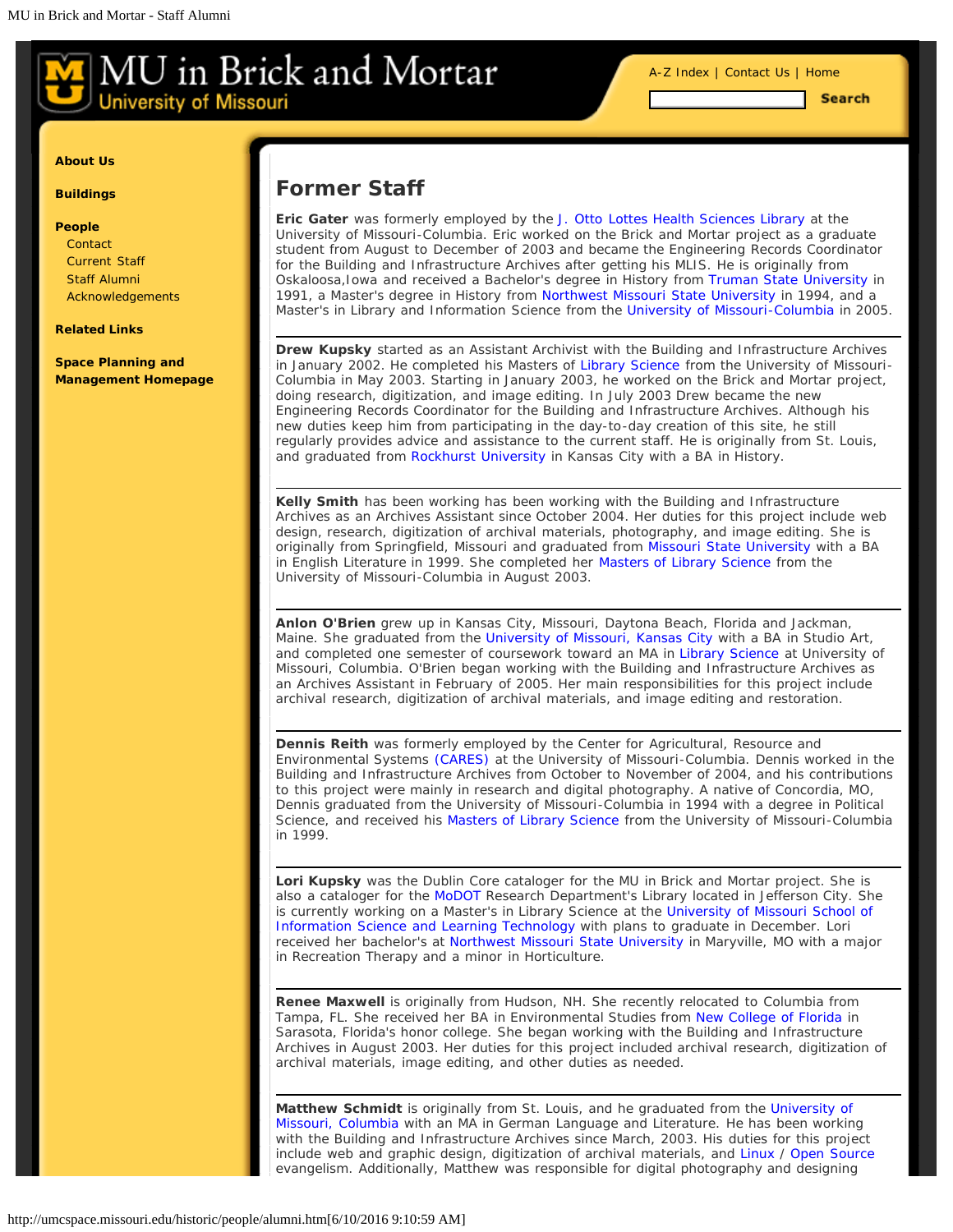information architecture. He is currently pursuing a Ph.D. in the [School of Information](http://sislt.missouri.edu/) [Science and Learning Technologies](http://sislt.missouri.edu/).

**Carla Thomas-Schmidt** graduated from the [University of Missouri, Columbia](http://www.missouri.edu/) with a BA in Art History and Archaeology. She has been working with Building and Infrastructure Archives since June, 2003. Her duties for this project include digitization of archival materials, archival research, image editing and public relations. She is currently pursuing a MPA in the [Truman](http://www.truman.missouri.edu/) [School of Public Affairs.](http://www.truman.missouri.edu/)

**Mark Meade** served as Engineering Records Coordinator for the Building and Infrastructure Archives from the Fall of 2000 until the Spring of 2003. He holds an MA in [Library Science](http://sislt.missouri.edu/) from MU and is a member of the [Academy of Certified Archivists](http://www.certifiedarchivists.org/). Besides having managed both technical services and reference duties at the B&I Archives, he wrote the grant for this project and served previously as its Project Director. We are appreciative for all Mark has done for us, and wish him all the best in the future.



*[T](http://www.imls.gov/)his project is supported by the [Institute of Museum and Library](http://www.imls.gov/) [Services](http://www.imls.gov/) under the provisions of the Library Services and Technology Act as administered by the state of Missouri.*

Space Planning and Management 180 General Services Bldg, Columbia, MO 65211 Phone (573)882-4506 Fax (573)882-6957 [MUSpace@missouri.edu](mailto:MUSpace@missouri.edu)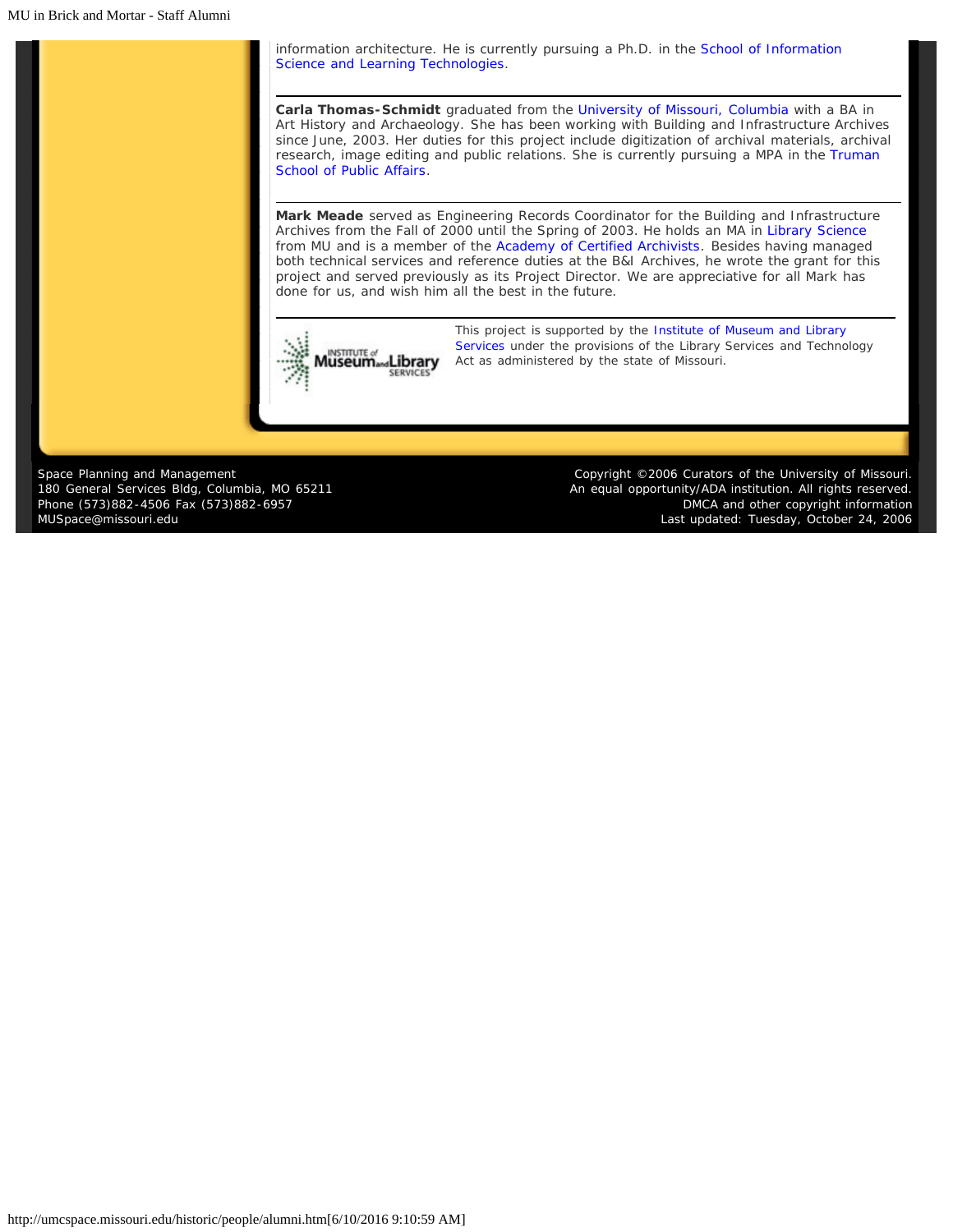<span id="page-18-0"></span>**University of Missouri** 

**Search** 

**[About Us](#page-18-0)**

**[Buildings](#page-18-0)**

**[People](#page-18-0)**

**[Related Links](#page-18-0)**

**[Space Planning and](http://www.cf.missouri.edu/spm) [Management Homepage](http://www.cf.missouri.edu/spm)**

# **Related Links**

Please click on a link below for more information on our project or on MU history.

#### **Our partners in the project:**

- [MU Space Planning and Management](http://www.cf.missouri.edu/spm/) our parent office.
- [University Archives](http://muarchives.missouri.edu/) our project partner and contributor of much of our material.
- [MU Libraries](http://mulibraries.missouri.edu/)  our other project partner.
- [Western Historical Manuscript Collection](http://www.umsystem.edu/ums/aa/units-manuscripts/) provided many of our best resources
- [Institute of Museum and Library Services](http://www.imls.gov/) IMLS is the federal agency that funds this project.
- [Missouri State Library](http://www.sos.mo.gov/library/) administers the grant that makes this possible.

#### **For more information on the history of MU:**

- [The Heart of the University: MU Libraries](http://muarchives.missouri.edu/libraryex.html) a new online exhibit by University Archives.
- [Mizzou on Canvas: a Portrait of Leadership](http://muarchives.missouri.edu/portrait.html)  an online exhibit by University Archives.
- [MU Virtual Tour](http://admissions.missouri.edu/visit/virtual-tours.php) presented by Office of Visitor Relations
- [Current and Recently Completed Projects](http://www.cf.missouri.edu/pdc/a-index.html) hosted by MU Planning, Design, and Construction
- [MU History, Facts, and Traditions](http://www.missouri.edu/about/history/) hosted by University Affairs.
- [History of Memorial Stadium](http://www.mutigers.com/facilities/fac-mem-faurot-fb.html) from the MU Athletics page.
- [Father of the Field: Coach Don Faurot](http://mutigers.ocsn.com/trads/miss-trads-faurot.html) also from the MU Athletics page.

#### **Other contributors to this site:**

- [State Historical Society of Missouri](http://www.umsystem.edu/shs/)
- [Art and Archaeology Visual Resources Center](http://aha.missouri.edu/resources/VRC.html)
- [Missouri State Historic Preservation Office](http://www.dnr.mo.gov/shpo/index.html) provided us with lots of good photos and historical background
- [MU Journalism Library](http://mulibraries.missouri.edu/journalism/)
- [Columbia Missourian newspaper library](http://mulibraries.missouri.edu/missourian/)
- [Columbia Daily Tribune](http://www.showmenews.com/)
- [KBIA 91.3](http://www.kbia.org/) graciously provided the audio copy of Kyle Parrish's report on "Aunt Sally", the ghost in Conley House

#### **Miscellaneous:**

- [Virtually Missouri](http://www.sos.mo.gov/mdh/)  statewide collection of digital exhibits like this one.
- [Irfanview](http://www.irfanview.com/) this freeware program was used extensively for viewing and editing materials for this project.
- [Adobe Acrobat Reader Download](http://www.adobe.com/products/acrobat/readstep2.html) hosted by Adobe. You must have the Acrobat Reader to read PDF files.
- [Dublin Core Metadata Initiative](http://www.dublincore.org/) this site uses Dublin Core as its metadata standard.
- [Getty Institute Art and Architecture Thesaurus](http://www.getty.edu/research/tools/vocabulary/aat/)  provides the controlled vocabulary for the metadata.
- [MU Libraries and Museums](http://www.missouri.edu/libraries-museums.php) directory of all libraries and museums at MU.
- [The University of Missouri](http://www.missouri.edu/)  home page.



*[T](http://www.imls.gov/)his project is supported by the [Institute of Museum and Library](http://www.imls.gov/) [Services](http://www.imls.gov/) under the provisions of the Library Services and Technology Act as administered by the state of Missouri.*

Space Planning and Management 180 General Services Bldg, Columbia, MO 65211 Phone (573)882-4506 Fax (573)882-6957 [MUSpace@missouri.edu](mailto:MUSpace@missouri.edu)